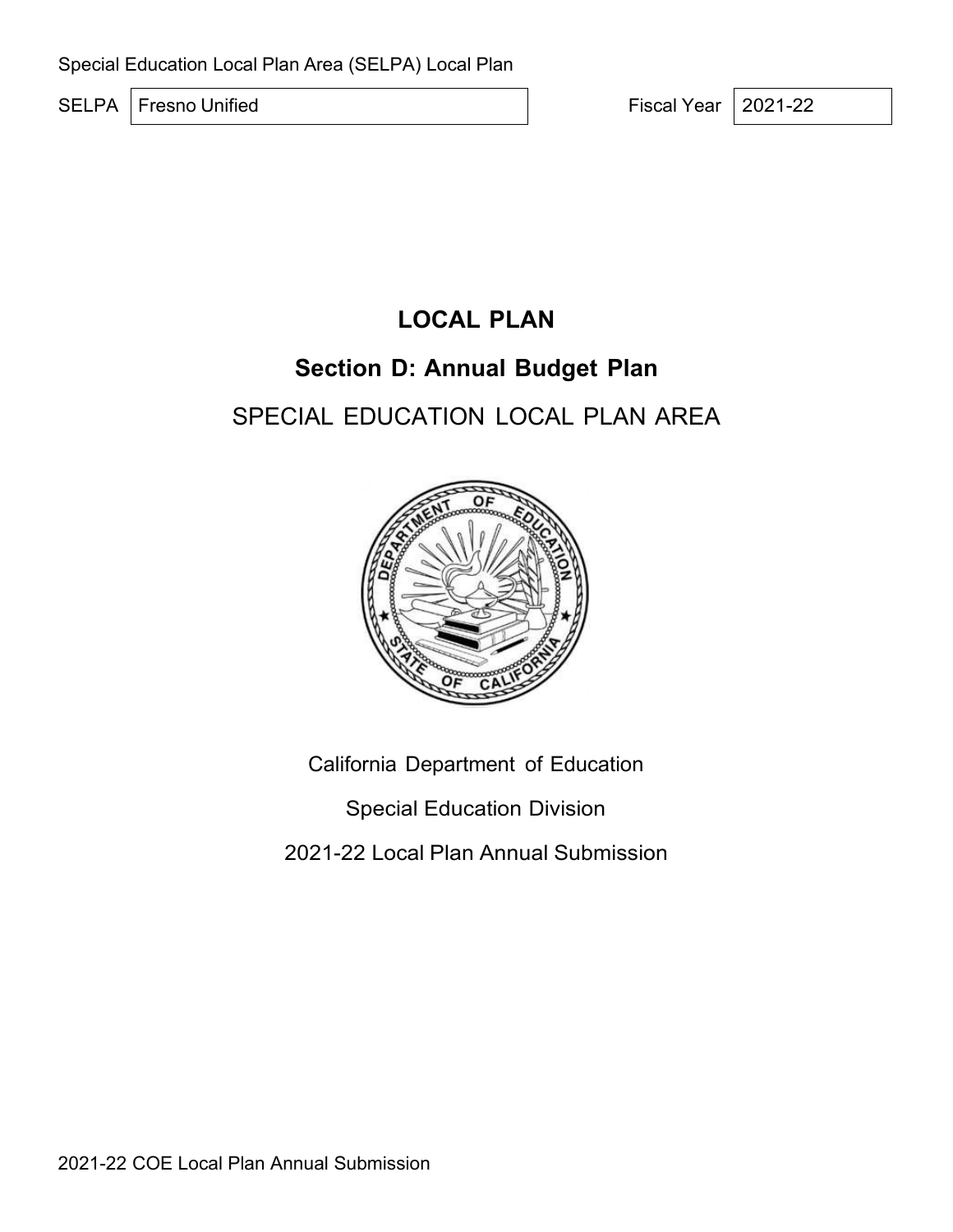SELPA Fresno Unified **Fiscal Year 12021-22** 

#### **Local Plan Section D: Npaj Nyiaj Rau Ib Xyoos**

Tau muab kws yees kev kawm ntawv tshwj xeeb cov nyiaj txiag, tsoov fwv/xeev cov nyiaj tau, thiab tej kev siv them nqi nrog LEAs yog tsi ntsees nyob **Nrog Ua Ke (Attachments) 11-V.** Qhov no muaj tag nrho cov nyiaj ua hauj lwm pab tshaj thiab cov kev ua hauj lwm pab cuam tau npaj kom tau txaus li tej kev xav tau rau cov menyuam kawm ntawv muaj tej kev mob tsis taus/kawm tsis tau li tau nrhiav tau nrog tsab cai Individuals with Disabilities Education Act (IDEA) tau muab leej twg tso kawm rau qhov chaw nyob rau kev kawm ntawv txhua yam cov chav kawm thiab cov chaw, thiab cov ntawv leej twg tau txheeb nrhiav tau muaj tej kev mob loj tsis taus/tsis zoo (incidence disabilities) leej twg tau txais kev kawm ntawv tshwj xeeb cov kev ua hauj lwm pab cuam ib yam nkaus.

**TSEEM CEEB:** Ua raws nraim li rau California *Education Code* (EC) Section 56048, cov kev kho pauv rau txhua xyoo kev ua yuav tsum tau txais nrog qhov California Department of Education (COE) los ntawm qhov SELPA ua ntej yuav tag rau thawj lub xyoo (first fiscal year (FY)) tom qab kiag qhov FY yuav tsum tau muab kho pauv rau. Qhov COE yuav xav hais tias muab kho thiab muab pauv kom haum tsuas yog cov lus hais qhia paub thiab tshuab kev xam ua cov ntsiab tseem ceeb li xub thawj tau tsim muaj sij hawm qhov muaj kev tsim nyog tau txais rau FY, yog hais tias qhov CDE's rov qab xyuas muab muab txiav txim tias lawv ua yog.

Ua raws nraim rau *EC* Section 56195.1(2)(b)(3), txhua txhua qhov Kev Npaj Hauv Zos (Local Plan) yuav tsum muaj tag nrho qhov kev hais qhia rau qhov kev ceev tswj saib tag nrho rau tej kev paub ua zoo li yog cov ntawv khaws tseg thiab cov muab nyiaj txiag tawm. Txhua txhua qhov kev ua koos haum kawm ntawv hauv zos (local educational agency) (LEA) yuav ua cov kev ua hauj lwm pab cuam no. Tus thawj tswj saib tag nrho rau qhov muaj ntau tshaj LEA SELPA los yog qhov LEA uas tau sib koom nrog lub county office of education (COE) rau tsim muaj lub SELPA, yog tsi ntsees nrhiav tau li yog qhov kev saib xyuas koos haum hauv zos los yog pawg neeg muab kev ceev saib xyuas (local agency or administrative unit). Nyob qhov twg, tus thawj tswv ceev saib xyuas tag nrho rau ib qho LEA SELPA yog tau txheeb nrhiav tau li yog qhov kev saib xyuas txhua qhov. Cov lus hais qhia paub muaj zoo ib yam rau qhov kev ceev tswj saib xyuas tag nrho yuav tsum muaj ta gnrho li nyob rau Kev Npaj Hauv Zos (Local Plan) Section A: Hu Rau thiab Muaj Ntau Ntawv Li Txoj Cai Tiag Tiag (Contacts and Certifications).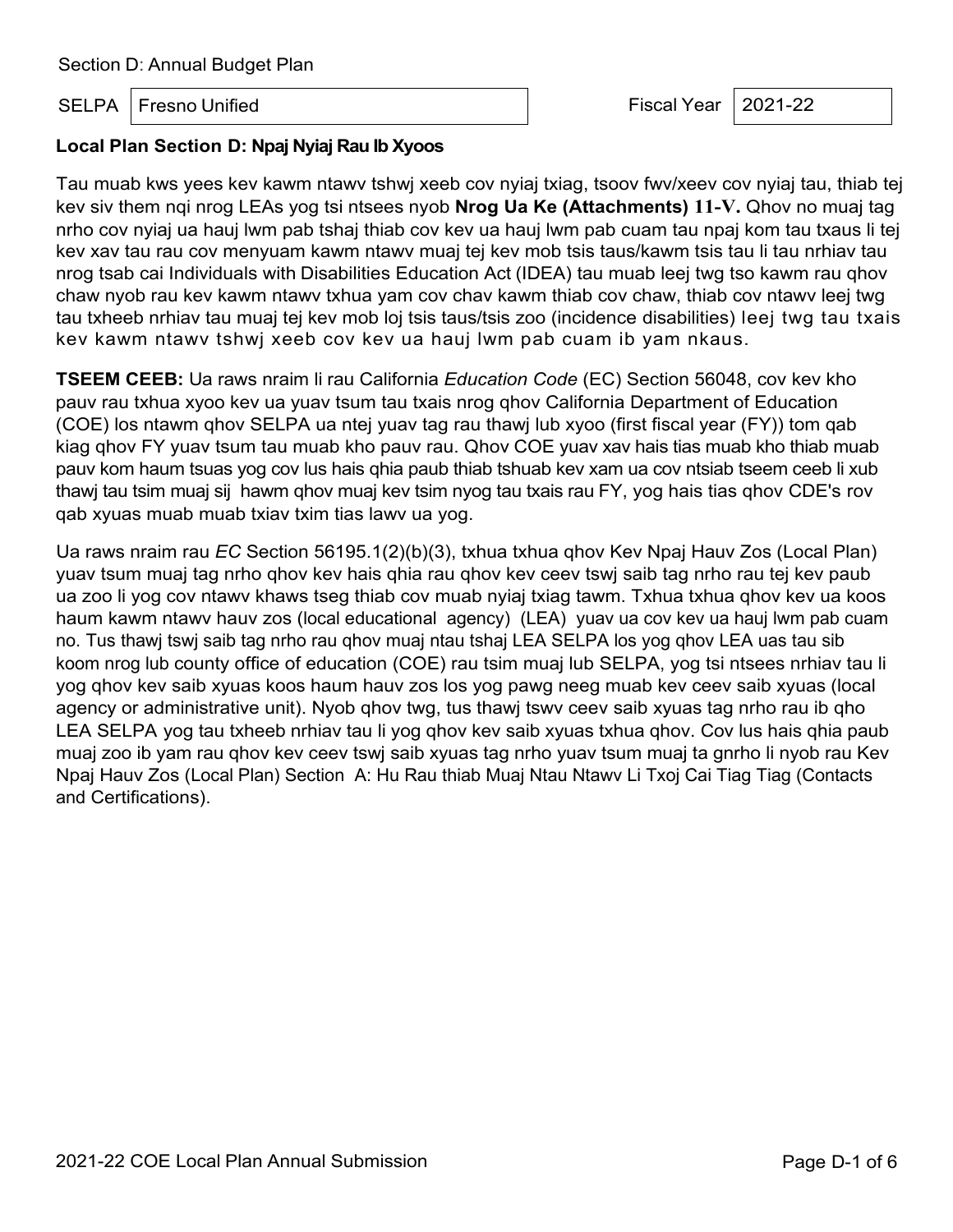SELPA Fresno Unified **Fiscal Year 12021-22** 

### **Table 1: Kev Kawm Ntawv Tshwj Xeeb Cov Nyiaj nrog pab**

D1. Kev siv cov seem li nram qab no, txheeb nrhiav kev kawm ntawv tshwj xeeb cov nyiaj nrog muaj nyiaj txiag pab. Tag nrho cov nyiaj thiab qhov feem pua rau tag nrho nyiaj txiag nrog pab yog muab xam tau sai sai ncaj qha rau.

| <b>Nyiaj Txiag Tag Nrho Chaw</b> | Ngi Tag<br><b>Nrho</b> | Feem pua rau tag<br>nrho Nyiaj<br><b>Txiag Muaj</b> |
|----------------------------------|------------------------|-----------------------------------------------------|
| Assembly Bill (AB) 602 State Aid |                        | 0.00%                                               |
| AB 602 Property Taxes            |                        | 0.00%                                               |
| Federal IDEA Part B              |                        | $0.00\%$                                            |
| Federal IDEA Part C              |                        | 0.00%                                               |
| State Infant/Toddler             |                        | 0.00%                                               |
| <b>State Mental Health</b>       |                        | $0.00\%$                                            |
| <b>Federal Mental Health</b>     |                        | 0.00%                                               |
| Lwm Yam Nyiaj*                   |                        | $0.00\%$                                            |
| <b>Tag Nrho Nyiaj</b>            |                        | 0.00%                                               |

D2. Kev siv qhov qauv qhia tau npaj nyob rau Muab Tso Nrog **Ua Ke** (**Attachment)** II, ua tag nrho qhov muab tawm rau tag nrho nyiaj mus rau tag nrho LEAs kev ua nyob rau qhov SELPA nrog nyiaj txiag tau pab.

D3. \*Muaj tag nrho qhov kev piav qhia rau cov nyiaj tau txheeb nrhiav tau rau hom "Lwm Cov Nyiaj"

Nyiam tag nrho muab kev txhawb pab SELPA kev kawm ntawv tshwj xeeb cov kev siv muaj tag nrho tau txwv tsoom fwv thiab xeev cov nyiaj txiag muaj pab tsis txheeb nrhiav tau nyob rau cov hom li saum toj no, cov nyiaj pom zoo siv, cov nyiaj hauv zos thiab cov nyiaj tau los ntawm nqi se, nqi txhua yam muab tawm.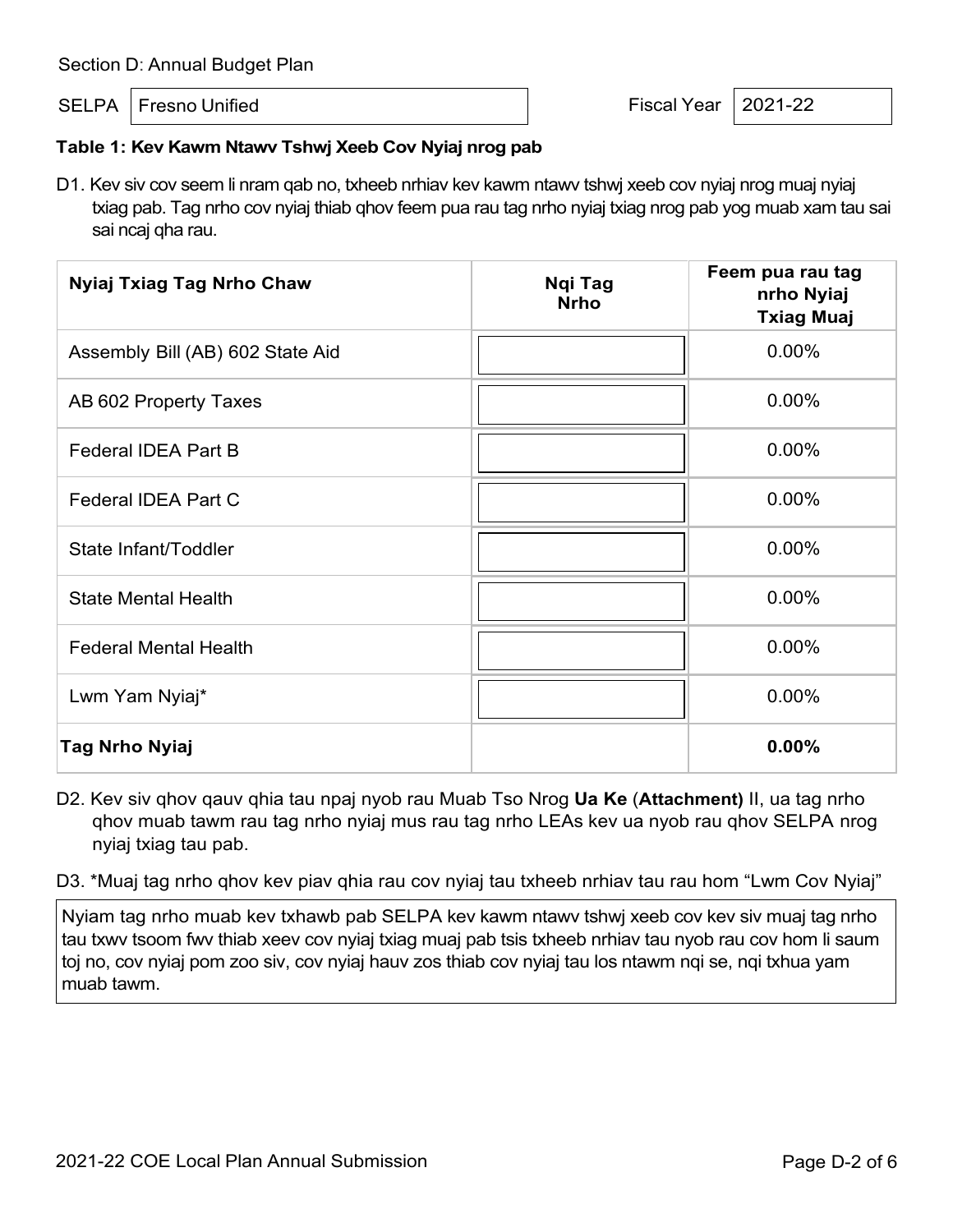SELPA Fresno Unified **Fiscal Year 12021-22** 

## **Table 2: Tag Nrho Cov Nyiaj Kwv Yees Tau Siv Tawm nrog Cov Lej Cim Npe (Object Codes)**

D4. Kev siv cov seem li nram qab no, txheeb nrhiav tau kev kawm ntawv tshwj xeeb tej kev siv nrog lej cim npe (object code). Tag nrho cov kev siv thiab qhov feem pua rau tag nrho tej kev siv nrog lej cim yog tau muab xam tau ncaj qha rau.

| Lej Cim Npe<br>(Object<br>Code)                                  | Ngi Tag Nrho | Feem Puar au Tag<br><b>Nrho Cov kev</b><br><b>Siv</b> |
|------------------------------------------------------------------|--------------|-------------------------------------------------------|
| Object Code 1000-Certificated Cov Nyiaj Them<br>Rau              |              | $0.00\%$                                              |
| Object Code 2000-Classified Cov Nyiaj Them<br>Rau                |              | $0.00\%$                                              |
| Object Code 3000-Them Tus Ua Hauj Lwm Ngi<br>Kho Mob             |              | 0.00%                                                 |
| Object Code 4000-Tej Khoom Siv                                   |              | 0.00%                                                 |
| Object Code 5000-Cov Kev Ua Hauj Lwm Rau<br>thiab Cov Kev Ua Siv |              | 0.00%                                                 |
| Object Code 6000-Capital Outlay                                  |              | 0.00%                                                 |
| Object Code 7000-Lwm Yam Outgo and<br>Financing*                 |              | 0.00%                                                 |
| <b>Tag Nrho Cov Kev Siv</b>                                      |              | 0.00%                                                 |

D5. Kev qhov qauv qhia tau npaj nyob nrog **ua Ke** (**Attachment)** Ill, tag nrho qhov muab tawm rau tau kwv yees nrog LEAs kev ua nyob rau qhov SELPA nrog lej cim Npe (object code).

D6. \*Muaj tag nrho qhov kev piav qhia rau cov kev siv tau txheeb nrhiav tau nyob rau qhov lej cim Npe (object code) 7000:

Lej Cim Npe (Object code) 7000 muaj tag nrho district cov nqi tsub tsis yog ncaj thiab tsis yog-tsoom fwv tsev kawm ntawv/koos haum tej nqi.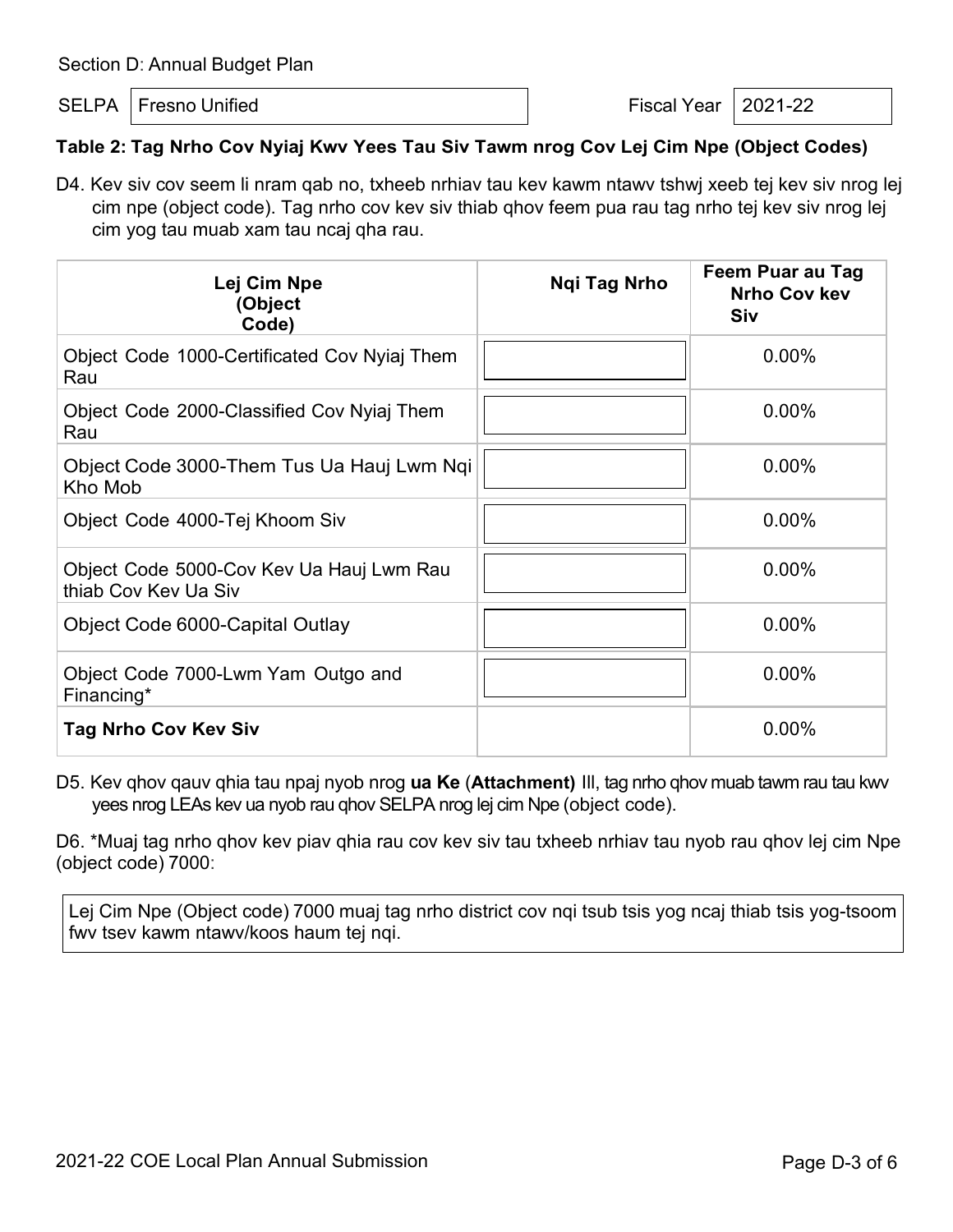SELPA Fresno Unified **Fiscal Year 12021-22** 

## **Table 3: Tsoom Fwv, Xeev, thiab Hauv Zos Cov Nyiaj Tag Nrho Tau Muab Teev Qhia**

D7. Siv cov seem li nram qab no, txheeb nrhiav tau cov nyiaj nrog tag nrho kev txiav txim li cai li choj thiab feem pua rau tag nrho cov nyiaj.

| Tag Nrho Cov Nyiaj Muaj                       | <b>Ngi Tag Nrho</b> | Feem Pua rau<br><b>Tag Nrho</b><br><b>Nyiaj Txiag</b> |
|-----------------------------------------------|---------------------|-------------------------------------------------------|
| <b>State Special Education Revenue</b>        |                     | $0.00\%$                                              |
| <b>Federal Revenue</b>                        |                     | $0.00\%$                                              |
| <b>Local Contribution</b>                     |                     | 0.00%                                                 |
| Tag Nrho Cov Nyiaj Los Ntawm Tag Nrho<br>Muaj |                     | $0.00\%$                                              |

D8. Kev siv qhov qauv qhia tau npaj nyob nrog **Ua Ke (Attachment) IV,** npaj qhov muab tawm tag nrho rau cov kev siv rau tag nrho LEAs kev ua nyob rau qhov SELPA nrog tsoom fwv thiab xeev cov nyiaj txiag muaj.

#### **Special Education Local Plan Area Cov Nyiaj Txiag Muab Tawm**

D9. Piav qhia qhov yooj yim ua ntej dhau los rau qhov SELPA Npaj Kev Them Rau (Allocation Plan).

Qhov raws li rau cov nyiaj dollars yog raws li nyob nruab nrab qhov muaj zoo ib yam li rau tej neeg thiab tsi ntsees rau cov nyiaj txiag muaj pab rau cov kev muab tawm rau nqi tsum rau cov kev kawm/kev ua hauj lwm. Qhov Special Education Local Plan Area (SELPA) saib kom paub tseeb qhov ua mus ntxiv rau kev kawm cov kev muaj yog muaj txawm peem kom txaus rau cov menyuam kawm ntawv muaj tej kev mob loj tsis taus/kawm tsis tau rau Kev Kawm Ntawv Tshwj Xeeb thiab cov kev pab cuam muaj zoo ib yam li rau (Special Education and related services).

D10. Piav qhia seb qhov SELPA muab tawm IDEA cov nyiaj tag nrho rau qhov LEAs, muaj tag nrho cov qauv qhia siv rau npaj cov kev ua hauj lwm pab cuam rau tus mej zeej LEAs:

### Ib Qho LEA SELPA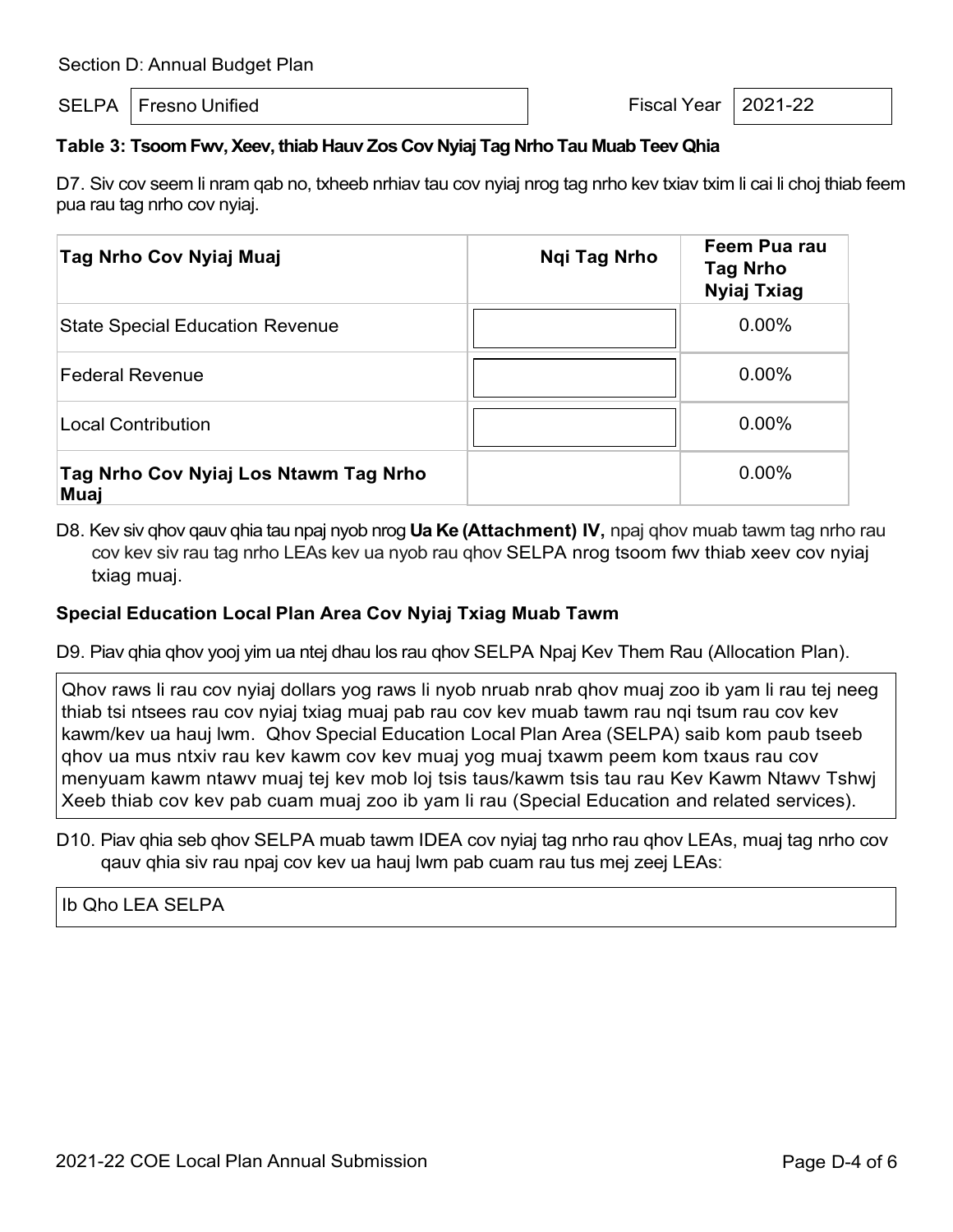SELPA Fresno Unified **Fiscal Year 12021-22** 

# **Table 4: Special Education Local Plan Area Cov Siv Them Kev Ua**

D11. Siv cov seem li nram qab no, txheeb nrhiav tau tag nrho cov kev muab kwv yees SELPA cov kev them kev ua nrog SELPA accounting codes, qhov nqi tsum tag nrho, thiab qhov feem pua rau tag nrho cov kev si. CEEB TOOM: rau 2021-22 fiscalyear, qhov table no muaj xaiv ua rau ib qho LEA SELPAs.

| <b>Accounting Cov Hom thiab Cov Lej Cim Npe</b>                  | Ngi Tsub Tag<br><b>Nrho</b> | Feem Pua rau<br><b>Tag Nrho</b> |
|------------------------------------------------------------------|-----------------------------|---------------------------------|
| Object Code 1000-Certificated Cov Nyiaj Them<br>Rau              |                             | $0.00\%$                        |
| Object Code 2000-Classified Cov Nyiaj Them Rau                   |                             | $0.00\%$                        |
| Object Code 3000-Them Tus Ua Hauj Lwm Ngi<br>Kho Mob             |                             | 0.00%                           |
| Object Code 4000-Tej Khoom Siv                                   |                             | $0.00\%$                        |
| Object Code 5000-Cov Kev Ua Hauj Lwm Rau<br>thiab Cov Kev Siv Ua |                             | $0.00\%$                        |
| Object Code 6000-Capital Outlay                                  |                             | $0.00\%$                        |
| Object Code 7000-Lwm Yam Outgo thiab<br>Financing*               |                             | $0.00\%$                        |
| Tag Nro Cov Kev Siv Kev Ua                                       |                             | 0.00%                           |

D12. \*Muaj tag nrho qhov kev piav qhia rau cov kev siv tau txheeb nrhiav tau nyob rau lej cim npe (object code) 7000: